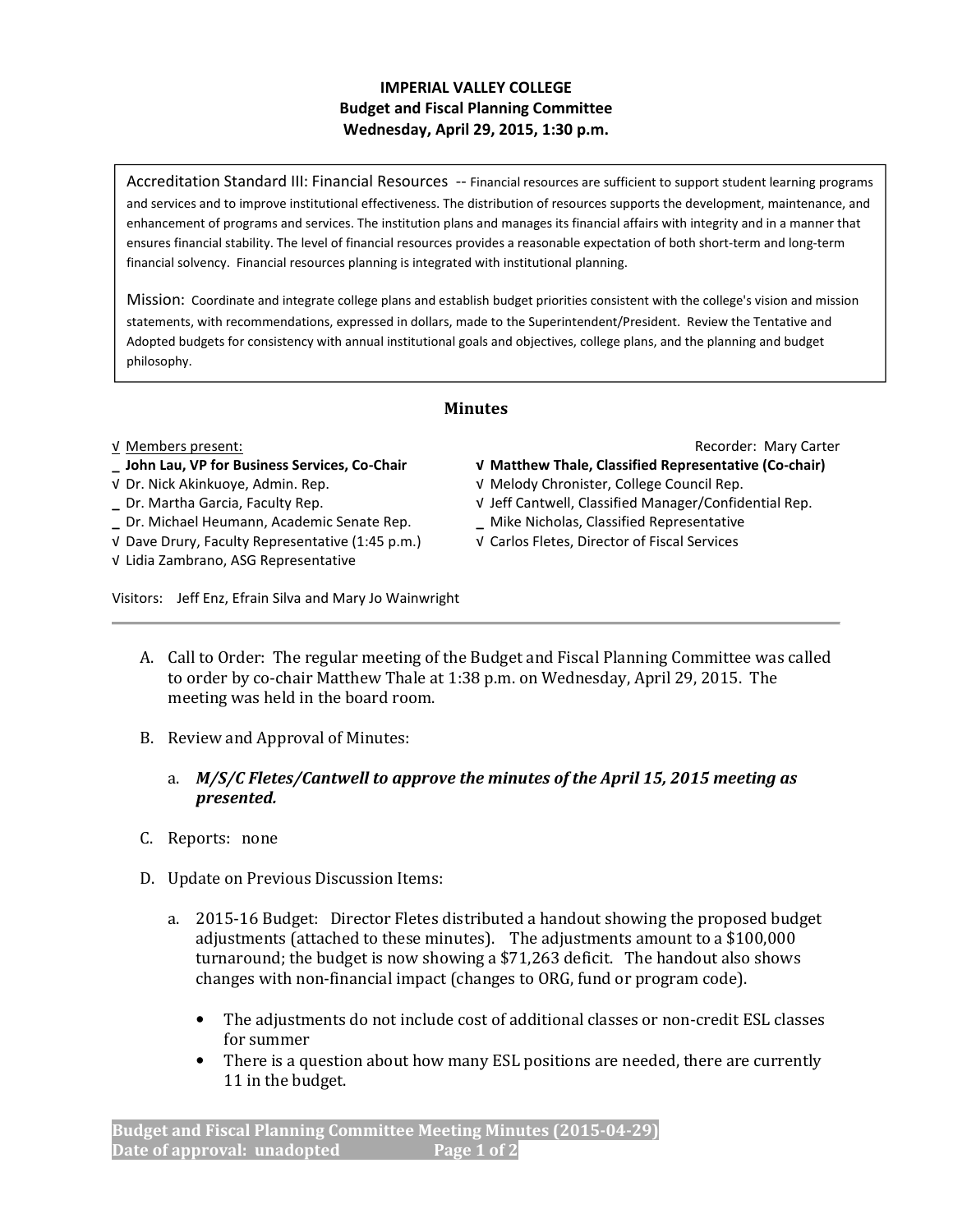- The funding for the Welding instructor and new biology and chemistry positions needs to be resolved, there may be savings from the ESL positions
- Decisions need to be made on funding of enhanced budget requests; however, at this time there is no budget surplus
- There is an unfilled IT analyst that is not included in the budget; IT will need to meet with VP Lau to discuss the need/funding for the position
- The committee discussed the impact of the end of the ATLAS grant; Director Enz stated that IT is looking for other funding for Blackboard, SPOL, and Star Fish and also to fund need equipment refresh. There is \$1 million in Audio/visual equipment that will need to be refreshed, equipment is already failing in the 2700 building. Director Cantwell stated that some funding may be available from Student Success. There is some overload and re-assign time for faculty paid from ATLAS.
- Currently, there are no anticipated increases to revenue, any growth money would have to be earned through increased FTES.
- Impact of May revise: Director Fletes stated that the College is already planning for no cash deferrals, which will aid with cash flow. There would not be much relief to the General Fund through categorical funding, money is mostly for one-time costs and for the SSSP program.
- Mary Jo Wainwright asked about use of Block Grant funds. Director Fletes stated that last year Instructional Equipment, Library material, Scheduled Maintenance block grant funds were used to relieve the General Fund on a one-time basis by shifting expenses. There is a plan for use of the funds in 2015-16 in the allowable areas.
- Director Fletes stated that the budget clean-up work continues, and further communication is needed from departments.
- b. On-going District cost of categorically funded positions: Director Fletes distributed information he received from ICOE on OPEB rates charged by other districts (see attachment). He will be following up with ICOE for more information on how the rates are developed. Mary Jo Wainwright stated that she recently attended a conference on the GASB 45 liability and learned that all community colleges in the state used the same actuarial firm which did not factor in the savings when retirees become eligible for Medicare. Member Chronister suggested that the College have the calculation done taking into account Medicare.
- E. New Discussion: none
- F. Action: none
- G. Other: The committee's recommendation on the Flex calendar will be forwarded to President's Cabinet now that the minutes of the April 15, meeting have been approved.
- H. Next Meeting: May 13, 2015, 1:30 p.m.
- I. Adjournment: Meeting adjourned at 2:36 p.m.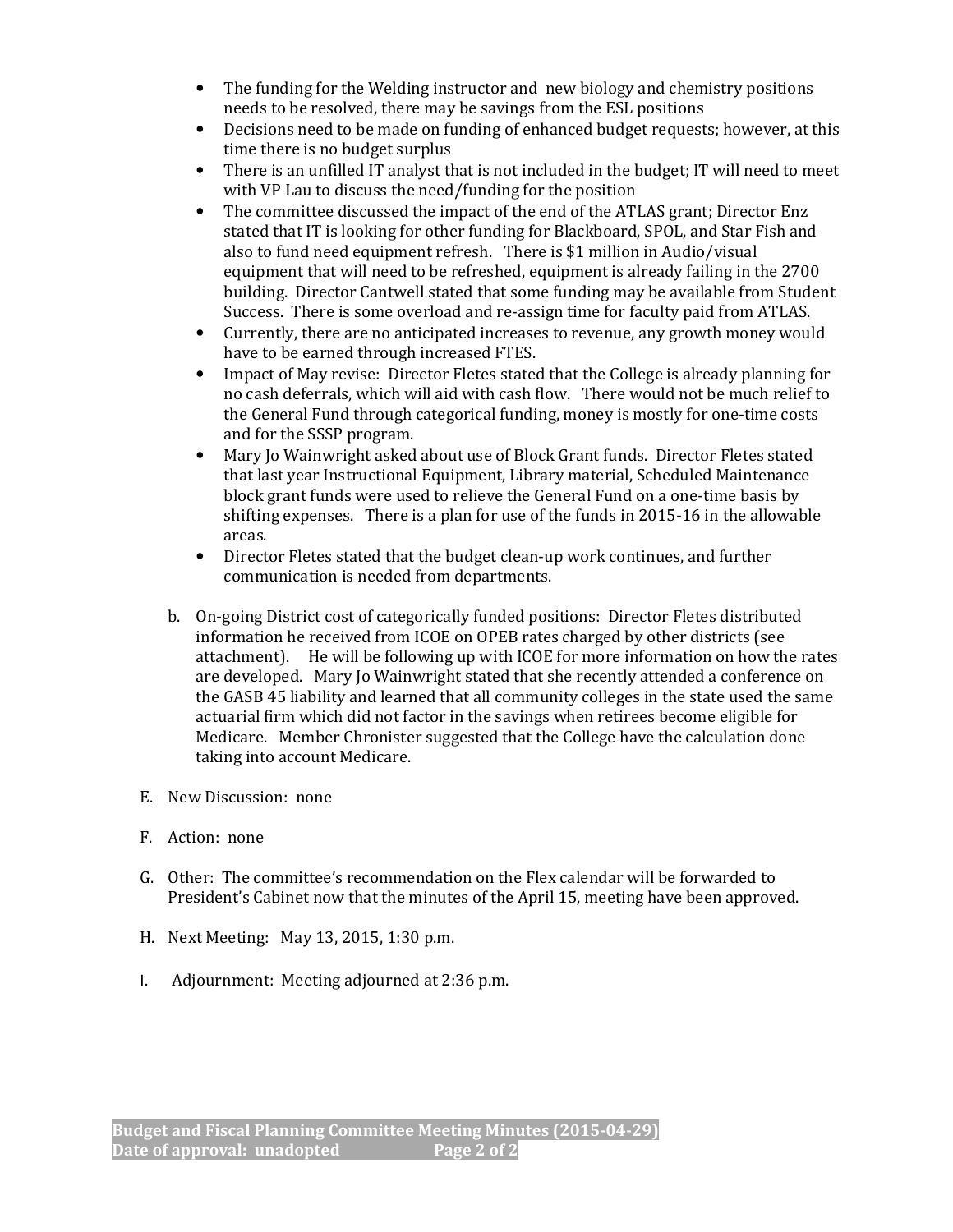| Total proposed revenue 1st Draft<br>Total proposed expenditures 1st Draft<br>Surplus (deficit)<br>Proposed additional costs<br>Revised Surplus (defficit) |                     |                                      |                                                                         |                       |                                      |                                                    | 37,383,504<br>37,349,807<br>33,697<br>104,960<br>(71, 263)      |
|-----------------------------------------------------------------------------------------------------------------------------------------------------------|---------------------|--------------------------------------|-------------------------------------------------------------------------|-----------------------|--------------------------------------|----------------------------------------------------|-----------------------------------------------------------------|
| Description                                                                                                                                               | Original            |                                      |                                                                         | Revised               |                                      |                                                    |                                                                 |
|                                                                                                                                                           | Fund                |                                      | Org Acct Prog Amount                                                    | Fund                  |                                      | Org Acct Prog Amount                               | Difference                                                      |
| <b>Changes with financial impact</b>                                                                                                                      |                     |                                      |                                                                         |                       |                                      |                                                    |                                                                 |
| <b>CSEA</b> travel                                                                                                                                        | 11001 107 5220 6730 |                                      |                                                                         | 0 11001 107 5220 6730 |                                      | 4,012                                              | 4,012                                                           |
| CTA incorrect % salary                                                                                                                                    | 11001 114 1270 6030 | 3111<br>3331<br>3411<br>3511<br>3611 | 149,110 11001 114 1270 6030<br>15,999<br>2,161<br>29,375<br>74<br>1,542 |                       | 3111<br>3331<br>3411<br>3511<br>3611 | 98,914<br>10,613<br>1,434<br>18,255<br>49<br>1,023 | $-50,196$<br>$-5,386$<br>$-727$<br>$-11,120$<br>$-25$<br>$-519$ |
| <b>Health Insurance Board</b>                                                                                                                             | 11001 151 3440 6600 |                                      |                                                                         | 0 11001 151 3440 6600 |                                      | 107,000                                            | 107,000                                                         |
| Health Insurance Tool Room                                                                                                                                | 11001 341 3420 6590 |                                      | 27,849 11001 341 3420 6590                                              |                       |                                      | 14,620                                             | $-13,229$                                                       |
| <b>Indirect Cost</b>                                                                                                                                      | 11001 801 5625 6770 |                                      |                                                                         | 0 11001 801 5625 6770 |                                      | $-279,000$                                         | $-279,000$                                                      |
| District Share of DSPS Counselors                                                                                                                         | 11301 903 1210 6420 |                                      |                                                                         | 0 11301 903 1210 6420 |                                      | 140,336                                            | 140,336                                                         |
| 1/2 of Transfer Center Counselor                                                                                                                          | 11001 910 1210 6330 | 3111<br>3331<br>3411<br>3511<br>3611 | 0<br>0<br>0<br>0<br>0                                                   | 0 11001 910 1210 6330 | 3111<br>3331<br>3411<br>3511<br>3611 | 47,081<br>5,052<br>683<br>10,064<br>24<br>485      | 47,081<br>5,052<br>683<br>10,064<br>24<br>485                   |
| <b>ESL Festival</b>                                                                                                                                       | 11007 211 4320 1501 |                                      |                                                                         | 0 11007 211 4320 1501 |                                      | 778                                                | 778                                                             |
| <b>IVCPTFA Stipends</b>                                                                                                                                   | 11001 117 1491 6030 | 3111<br>3331<br>3511<br>3611         |                                                                         | 0 11001 117 1491 6030 | 3111<br>3331<br>3511<br>3611         | 14,400<br>1,545<br>208<br>144<br>144               | 14,400<br>1,545<br>208<br>144<br>144                            |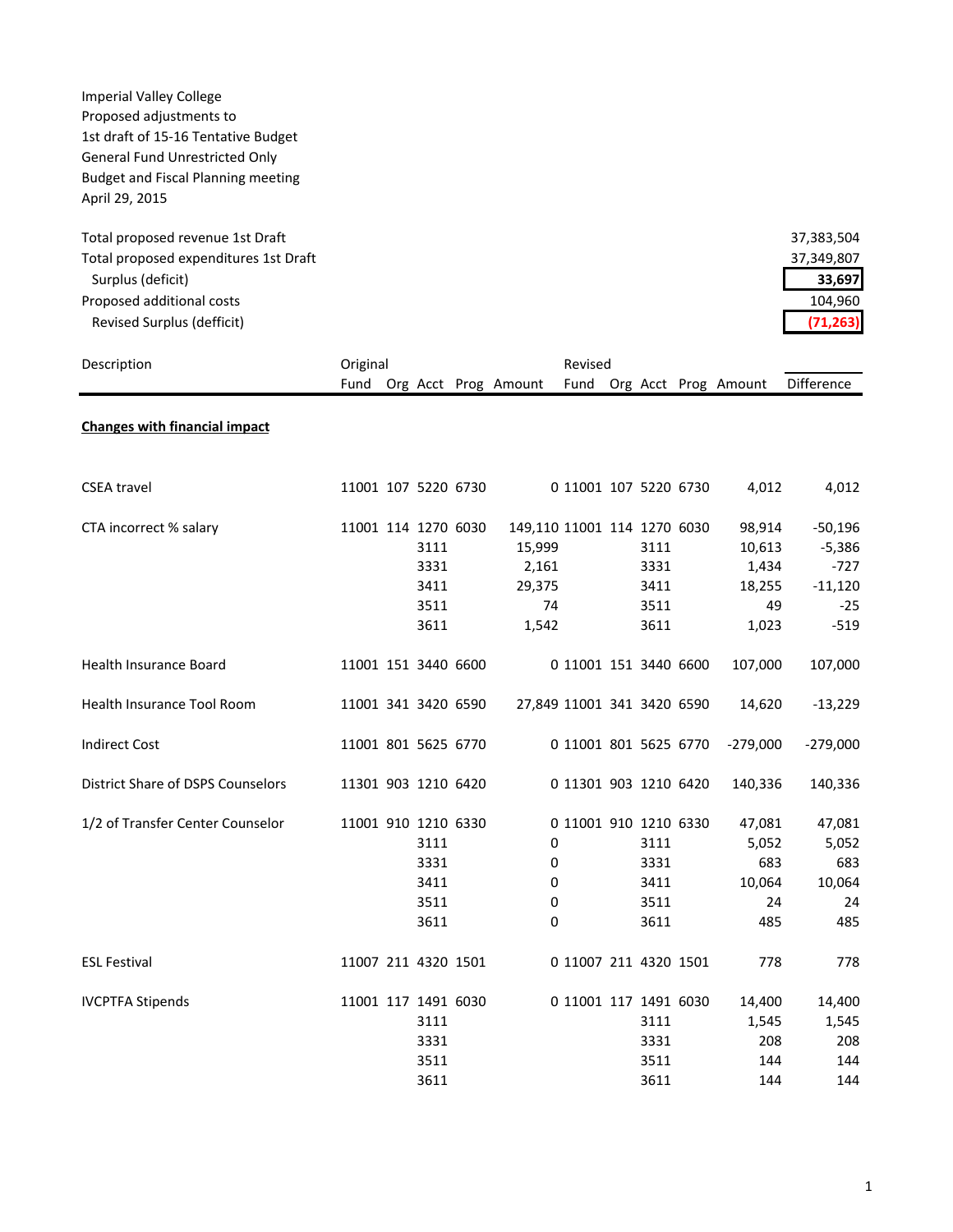Total proposed revenue 1st Draft 37,383,504 Total proposed expenditures 1st Draft 37,349,807 Surplus (deficit) 33,697 Proposed additional costs **104,960** Revised Surplus (defficit) **(71,263)** (71,263)

| Description                      | Original            |      |                             | Revised                   |      |                      |            |
|----------------------------------|---------------------|------|-----------------------------|---------------------------|------|----------------------|------------|
|                                  | Fund                |      | Org Acct Prog Amount        | Fund                      |      | Org Acct Prog Amount | Difference |
|                                  |                     |      |                             |                           |      |                      |            |
| Atlas grant ending 9/30/15       | 11001 701 2107 6780 |      | 13,622 11001 901 2107 6310  |                           |      | 44,133               | 30,511     |
|                                  |                     | 3220 | 1,716                       |                           | 3220 | 5,561                | 3,845      |
|                                  |                     | 3320 | 845                         |                           | 3320 | 2,736                | 1,891      |
|                                  |                     | 3340 | 198                         |                           | 3340 | 640                  | 442        |
|                                  |                     | 3420 | 4,642                       |                           | 3420 | 15,039               | 10,397     |
|                                  |                     | 3520 | 7                           |                           | 3520 | 22                   | 15         |
|                                  |                     | 3620 | 41                          |                           | 3620 | 456                  | 415        |
| Atlas grant ending 9/30/15       | 11001 708 2108 6780 |      | 50,304 11001 708 2108 6780  |                           |      | 75,456               | 25,152     |
|                                  |                     | 3220 | 6,338                       |                           | 3220 | 9,507                | 3,169      |
|                                  |                     | 3320 | 3,119                       |                           | 3320 | 4,679                | 1,560      |
|                                  |                     | 3340 | 729                         |                           | 3340 | 1,094                | 365        |
|                                  |                     | 3420 | 9,283                       |                           | 3420 | 13,925               | 4,642      |
|                                  |                     | 3520 | 25                          |                           | 3520 | 38                   | 13         |
|                                  |                     | 3620 | 520                         |                           | 3620 | 780                  | 260        |
| Atlas grant ending 9/30/15       | 11001 707 1213 6780 |      | 76,950 11001 701 1213 6780  |                           |      | 96,444               | 19,494     |
|                                  |                     | 3211 | 9,696                       |                           | 3211 | 12,152               | 2,456      |
|                                  |                     | 3311 | 4,771                       |                           | 3311 | 5,980                | 1,209      |
|                                  |                     | 3331 | 1,116                       |                           | 3331 | 1,398                | 282        |
|                                  |                     | 3411 | 13,925                      |                           | 3411 | 17,452               | 3,527      |
|                                  |                     | 3511 | 38                          |                           | 3511 | 48                   | 10         |
|                                  |                     | 3611 | 796                         |                           | 3611 | 998                  | 202        |
| Salary adjustment (Instr Ofc)    | 11001 201 1214 6010 |      | 137,961 11001 201 1214 6010 |                           |      | 141,949              | 3,988      |
| Salary adjustment (Instr Ofc)    | 11001 201 2120 6010 |      | 143,939 11001 201 2120 6010 |                           |      | 145,332              | 1,393      |
| Copy print (Instr Ofc)           | 11001 201 4455 6010 |      |                             | 3,300 11001 201 4455 6010 |      | 3,540                | 240        |
| Memberships and dues (Instr Ofc) | 11001 201 5310 6010 |      |                             | 475 11001 201 5310 6010   |      | 525                  | 50         |
| Math Lab Tutors                  | 11001 271 2410 6190 |      |                             | 0 11001 271 2410 6190     |      | 17,500               | 17,500     |
|                                  |                     | 3621 | 0                           |                           | 3621 | 180                  | 180        |
|                                  |                     |      |                             |                           |      |                      | 104,960    |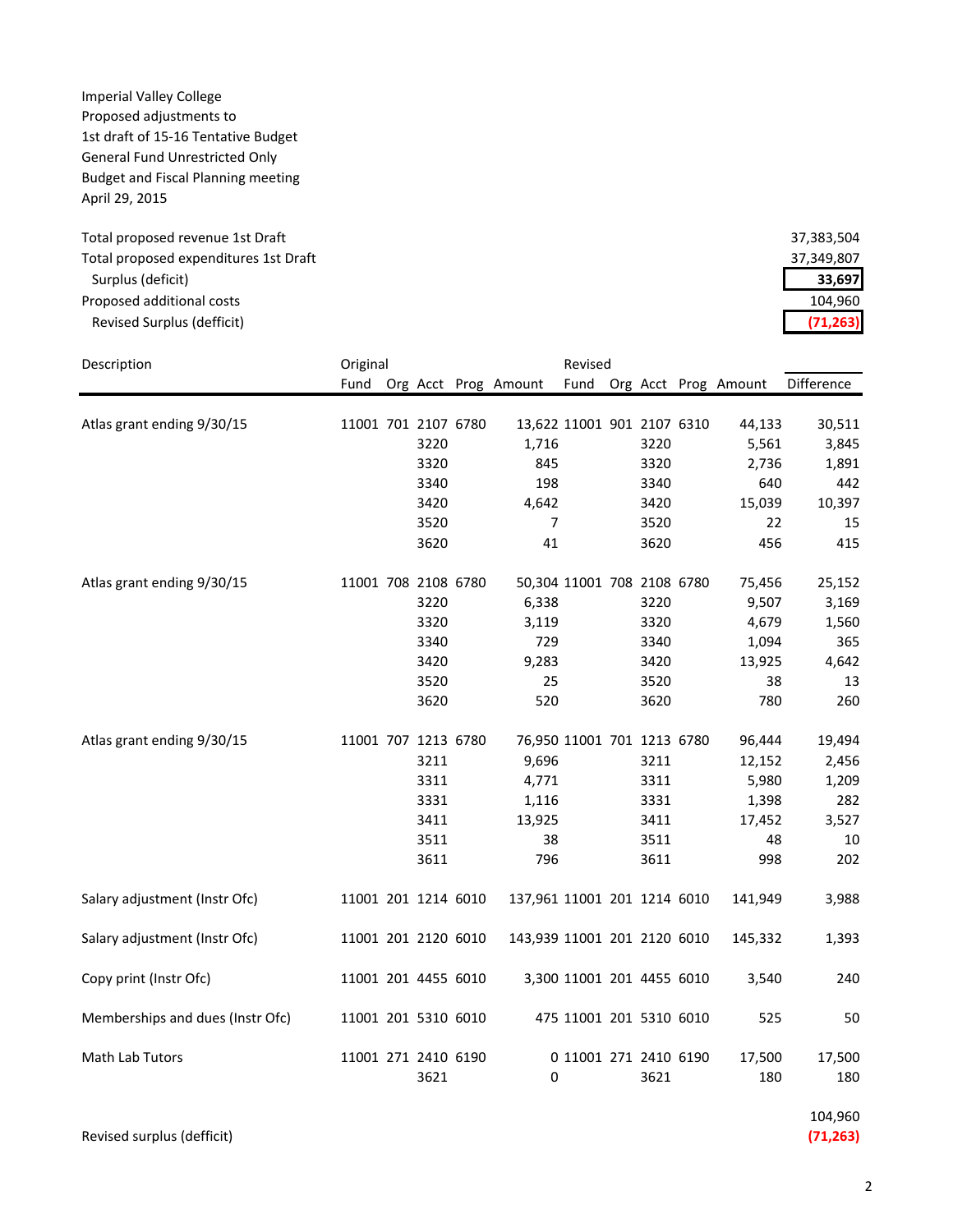| Total proposed revenue 1st Draft<br>Total proposed expenditures 1st Draft |                     |  |      |  |                             |                            |         |           |  |                      | 37,383,504<br>37,349,807 |  |
|---------------------------------------------------------------------------|---------------------|--|------|--|-----------------------------|----------------------------|---------|-----------|--|----------------------|--------------------------|--|
| Surplus (deficit)                                                         |                     |  |      |  |                             |                            |         |           |  |                      | 33,697                   |  |
| Proposed additional costs                                                 |                     |  |      |  |                             |                            |         |           |  |                      | 104,960                  |  |
| Revised Surplus (defficit)                                                |                     |  |      |  |                             |                            |         | (71, 263) |  |                      |                          |  |
|                                                                           |                     |  |      |  |                             |                            |         |           |  |                      |                          |  |
| Description                                                               | Original            |  |      |  |                             |                            | Revised |           |  |                      |                          |  |
|                                                                           | Fund                |  |      |  | Org Acct Prog Amount        | Fund                       |         |           |  | Org Acct Prog Amount | Difference               |  |
| <b>Changes with no financial impact</b>                                   |                     |  |      |  |                             |                            |         |           |  |                      |                          |  |
|                                                                           | 11001 901 2107 6310 |  |      |  |                             | 53,513 11001 701 2107 6780 |         |           |  | 53,513               | 0                        |  |
| Change in ORG and prog                                                    |                     |  | 2398 |  | 825                         |                            |         | 2398      |  | 825                  | $\pmb{0}$                |  |
|                                                                           |                     |  | 3220 |  | 6,743                       |                            |         | 3220      |  | 6,743                | $\pmb{0}$                |  |
|                                                                           |                     |  | 3320 |  | 3,369                       |                            |         | 3320      |  | 3,369                | $\pmb{0}$                |  |
|                                                                           |                     |  | 3340 |  | 788                         |                            |         | 3340      |  | 788                  | $\pmb{0}$                |  |
|                                                                           |                     |  | 3420 |  | 18,566                      |                            |         | 3420      |  | 18,566               | $\boldsymbol{0}$         |  |
|                                                                           |                     |  | 3520 |  | 27                          |                            |         | 3520      |  | 27                   | $\boldsymbol{0}$         |  |
|                                                                           |                     |  | 3620 |  | 561                         |                            |         | 3620      |  | 561                  | $\mathbf 0$              |  |
| Change in fund code                                                       | 11001 921 1340 2200 |  |      |  |                             | 35,640 11205 921 1340 2200 |         |           |  | 35,640               | $\pmb{0}$                |  |
|                                                                           |                     |  | 3110 |  | 3,823                       |                            |         | 3110      |  | 3,823                | $\boldsymbol{0}$         |  |
|                                                                           |                     |  | 3330 |  | 517                         |                            |         | 3330      |  | 517                  | $\pmb{0}$                |  |
|                                                                           |                     |  | 3510 |  | 17                          |                            |         | 3510      |  | 17                   | 0                        |  |
|                                                                           |                     |  | 3610 |  | 368                         |                            |         | 3610      |  | 368                  | 0                        |  |
| Change in ORG and prog                                                    | 11002 921 1320 2200 |  |      |  |                             | 9,612 11002 228 1320 2201  |         |           |  | 9,612                | $\pmb{0}$                |  |
|                                                                           |                     |  | 1330 |  | 2,970                       |                            |         | 1330      |  | 2,970                | 0                        |  |
|                                                                           |                     |  | 3110 |  | 1,351                       |                            |         | 3110      |  | 1,351                | $\pmb{0}$                |  |
|                                                                           |                     |  | 3330 |  | 183                         |                            |         | 3330      |  | 183                  | $\boldsymbol{0}$         |  |
|                                                                           |                     |  | 3510 |  | 5                           |                            |         | 3510      |  | 5                    | $\boldsymbol{0}$         |  |
|                                                                           |                     |  | 3610 |  | 131                         |                            |         | 3610      |  | 131                  | 0                        |  |
| Change in ORG and prog                                                    | 11701 353 1325 0500 |  |      |  |                             | 12,528 11701 271 1325 1700 |         |           |  | 12,528               | $\pmb{0}$                |  |
|                                                                           |                     |  | 3110 |  | 1,344                       |                            |         | 3110      |  | 1,344                | $\mathbf 0$              |  |
|                                                                           |                     |  | 3330 |  | 182                         |                            |         | 3330      |  | 182                  | $\pmb{0}$                |  |
|                                                                           |                     |  | 3510 |  | 6                           |                            |         | 3510      |  | 6                    | $\pmb{0}$                |  |
|                                                                           |                     |  | 3610 |  | 129                         |                            |         | 3610      |  | 129                  | $\boldsymbol{0}$         |  |
| Change in ORG and prog                                                    | 11001 227 1330 2200 |  |      |  | 190,080 11001 228 1330 2201 |                            |         |           |  | 190,080              | $\pmb{0}$                |  |
|                                                                           |                     |  | 3110 |  | 20,396                      |                            |         | 3110      |  | 20,396               | $\pmb{0}$                |  |
|                                                                           |                     |  | 3330 |  | 2,756                       |                            |         | 3330      |  | 2,756                | $\pmb{0}$                |  |
|                                                                           |                     |  | 3510 |  | 95                          |                            |         | 3510      |  | 95                   | $\boldsymbol{0}$         |  |
|                                                                           |                     |  | 3610 |  | 1,958                       |                            |         | 3610      |  | 1,958                | $\boldsymbol{0}$         |  |
| Change in ORG and prog                                                    | 11001 227 1340 2200 |  |      |  |                             | 60,480 11001 228 1340 2201 |         |           |  | 60,480               | 0                        |  |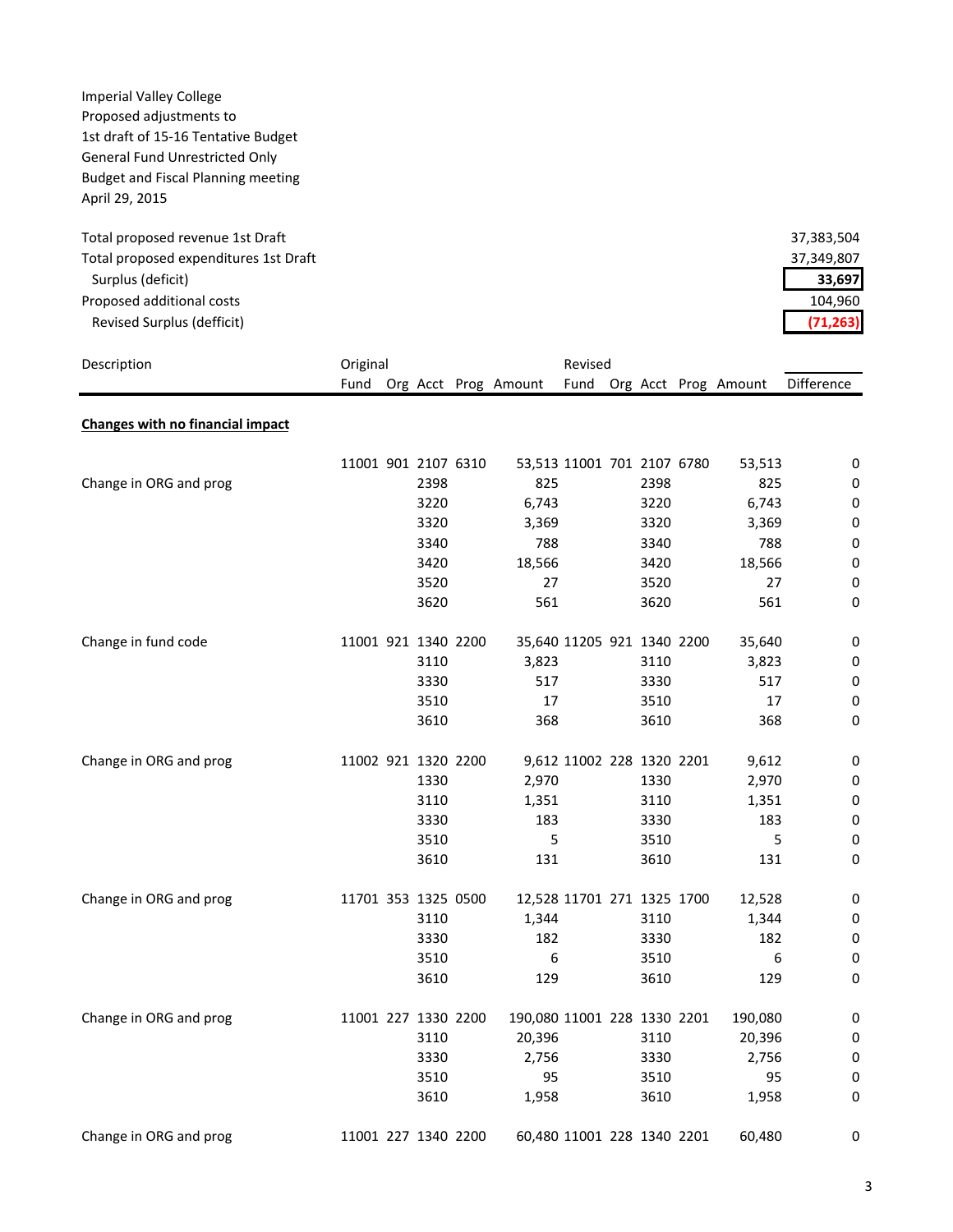Total proposed revenue 1st Draft 37,383,504 Total proposed expenditures 1st Draft 37,349,807 Surplus (deficit) 33,697 Proposed additional costs **104,960** Revised Surplus (defficit) **(71,263)** (71,263)

| Description   | Original            |      |                            | Revised                   |      |                      |                  |
|---------------|---------------------|------|----------------------------|---------------------------|------|----------------------|------------------|
|               | Fund                |      | Org Acct Prog Amount       | Fund                      |      | Org Acct Prog Amount | Difference       |
|               |                     |      |                            |                           |      |                      |                  |
|               |                     | 3110 | 6,489                      |                           | 3110 | 6,489                | 0                |
|               |                     | 3330 | 877                        |                           | 3330 | 877                  | 0                |
|               |                     | 3510 | 30                         |                           | 3510 | 30                   | 0                |
|               |                     | 3610 | 623                        |                           | 3610 | 623                  | $\mathbf 0$      |
| Change in ORG | 11002 352 1320 0500 |      |                            | 1,548 11002 357 1320 0500 |      | 1,548                | 0                |
|               |                     | 3110 | 166                        |                           | 3110 | 166                  | 0                |
|               |                     | 3330 | 22                         |                           | 3330 | 22                   | $\pmb{0}$        |
|               |                     | 3510 | $\mathbf 1$                |                           | 3510 | $\mathbf{1}$         | $\pmb{0}$        |
|               |                     | 3610 | 16                         |                           | 3610 | 16                   | 0                |
| Change in ORG | 11002 352 1330 0500 |      |                            | 990 11002 353 1330 0500   |      | 990                  | 0                |
|               |                     | 3110 | 106                        |                           | 3110 | 106                  | $\pmb{0}$        |
|               |                     | 3330 | 14                         |                           | 3330 | 14                   | $\pmb{0}$        |
|               |                     | 3510 | $\mathbf{1}$               |                           | 3510 | 1                    | $\pmb{0}$        |
|               |                     | 3610 | 10                         |                           | 3610 | 10                   | 0                |
| Change in ORG | 11701 352 1325 0500 |      |                            | 6,552 11701 357 1325 0500 |      | 6,552                | 0                |
|               |                     | 3110 | 703                        |                           | 3110 | 703                  | $\boldsymbol{0}$ |
|               |                     | 3330 | 95                         |                           | 3330 | 95                   | $\boldsymbol{0}$ |
|               |                     | 3510 | 3                          |                           | 3510 | 3                    | $\boldsymbol{0}$ |
|               |                     | 3610 | 67                         |                           | 3610 | 67                   | $\boldsymbol{0}$ |
| Change in ORG | 11001 334 1330 0900 |      |                            | 5,400 11001 342 1330 0900 |      | 5,400                | 0                |
|               |                     | 3110 | 579                        |                           | 3110 | 579                  | $\boldsymbol{0}$ |
|               |                     | 3330 | 78                         |                           | 3330 | 78                   | $\pmb{0}$        |
|               |                     | 3510 | 3                          |                           | 3510 | 3                    | 0                |
|               |                     | 3610 | 56                         |                           | 3610 | 56                   | 0                |
| Change in ORG | 11001 334 1330 0900 |      | 19,440 11001 343 1330 0900 |                           |      | 19,440               | $\pmb{0}$        |
|               |                     | 3110 | 2,086                      |                           | 3110 | 2,086                | 0                |
|               |                     | 3330 | 282                        |                           | 3330 | 282                  | 0                |
|               |                     | 3510 | 10                         |                           | 3510 | 10                   | $\pmb{0}$        |
|               |                     | 3610 | 200                        |                           | 3610 | 200                  | $\boldsymbol{0}$ |
| Change in ORG | 11001 343 1330 0900 |      | 29,160 11001 344 1330 0900 |                           |      | 29,160               | 0                |
|               |                     | 3110 | 3,128                      |                           | 3110 | 3,128                | $\boldsymbol{0}$ |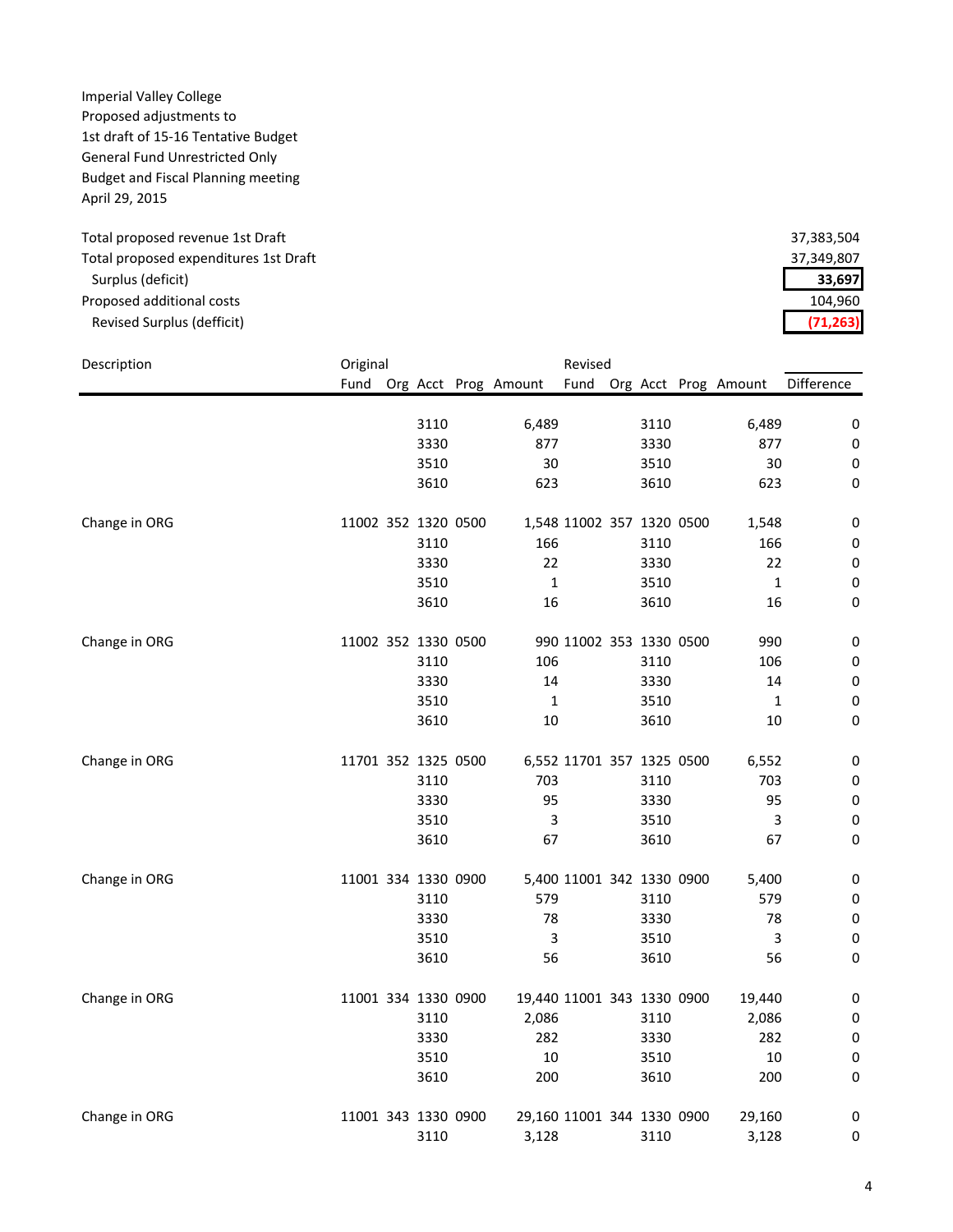Total proposed revenue 1st Draft 37,383,504 Total proposed expenditures 1st Draft 37,349,807 Surplus (deficit) 33,697 Proposed additional costs **104,960** Revised Surplus (defficit) **(71,263)** (71,263)

| Description   | Revised<br>Original |  |      |  |                            |                           |  |      |  |                           |                  |
|---------------|---------------------|--|------|--|----------------------------|---------------------------|--|------|--|---------------------------|------------------|
|               | Fund                |  |      |  | Org Acct Prog Amount       |                           |  |      |  | Fund Org Acct Prog Amount | Difference       |
|               |                     |  | 3330 |  | 423                        |                           |  | 3330 |  | 423                       | $\pmb{0}$        |
|               |                     |  | 3510 |  | 15                         |                           |  | 3510 |  | 15                        | $\pmb{0}$        |
|               |                     |  | 3610 |  | 300                        |                           |  | 3610 |  | 300                       | $\pmb{0}$        |
| Change in ORG | 11001 336 1330 0900 |  |      |  | 22,140 11001 344 1330 0900 |                           |  |      |  | 22,140                    | $\pmb{0}$        |
|               |                     |  | 3110 |  | 2,376                      |                           |  | 3110 |  | 2,376                     | $\pmb{0}$        |
|               |                     |  | 3330 |  | 321                        |                           |  | 3330 |  | 321                       | $\pmb{0}$        |
|               |                     |  | 3510 |  | 11                         |                           |  | 3510 |  | 11                        | $\pmb{0}$        |
|               |                     |  | 3610 |  | 228                        |                           |  | 3610 |  | 228                       | $\pmb{0}$        |
| Change in ORG | 11001 334 1330 0900 |  |      |  | 23,760 11001 336 1330 0900 |                           |  |      |  | 23,760                    | $\pmb{0}$        |
|               |                     |  | 3110 |  | 2,549                      |                           |  | 3110 |  | 2,549                     | $\pmb{0}$        |
|               |                     |  | 3330 |  | 344                        |                           |  | 3330 |  | 344                       | $\pmb{0}$        |
|               |                     |  | 3510 |  | 12                         |                           |  | 3510 |  | 12                        | $\pmb{0}$        |
|               |                     |  | 3610 |  | 244                        |                           |  | 3610 |  | 244                       | $\pmb{0}$        |
| Change in ORG | 11001 352 1340 0500 |  |      |  |                            | 7,193 11001 357 1340 0500 |  |      |  | 7,193                     | $\pmb{0}$        |
|               |                     |  | 3110 |  | 772                        |                           |  | 3110 |  | 772                       | $\pmb{0}$        |
|               |                     |  | 3330 |  | 104                        |                           |  | 3330 |  | 104                       | $\pmb{0}$        |
|               |                     |  | 3510 |  | 4                          |                           |  | 3510 |  | 4                         | $\pmb{0}$        |
|               |                     |  | 3610 |  | 74                         |                           |  | 3610 |  | 74                        | $\pmb{0}$        |
| Change in ORG | 11001 352 1340 0500 |  |      |  |                            | 7,193 11001 358 1340 0500 |  |      |  | 7,193                     | $\pmb{0}$        |
|               |                     |  | 3110 |  | 772                        |                           |  | 3110 |  | 772                       | $\boldsymbol{0}$ |
|               |                     |  | 3330 |  | 104                        |                           |  | 3330 |  | 104                       | $\pmb{0}$        |
|               |                     |  | 3510 |  | 4                          |                           |  | 3510 |  | 4                         | $\pmb{0}$        |
|               |                     |  | 3610 |  | 74                         |                           |  | 3610 |  | 74                        | 0                |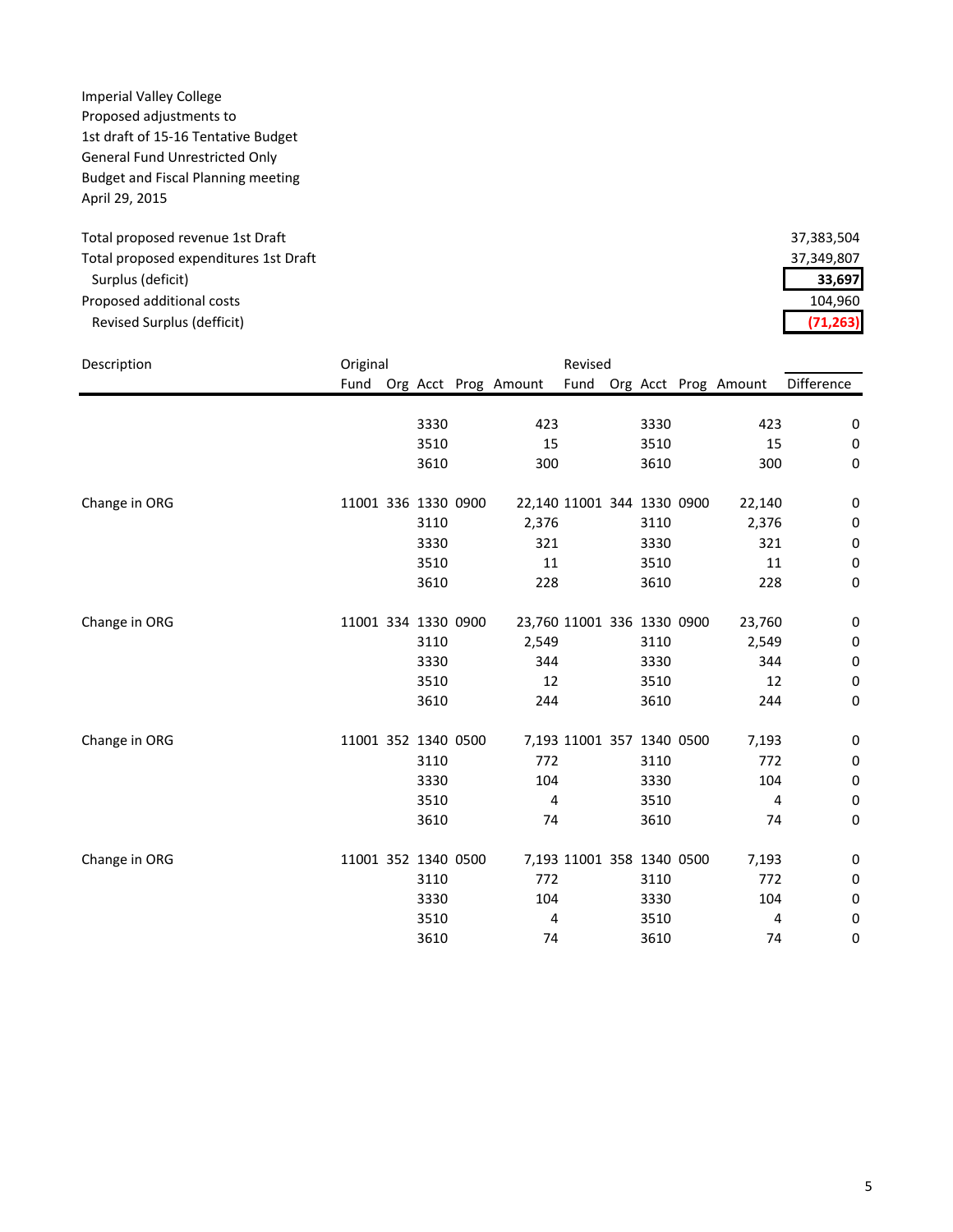# **IMPERIAL COUNTY OFFICE OF EDUCATION RATES FOR FISCAL YEAR 2014-15**

|                              |          | Classic  | New         |            |
|------------------------------|----------|----------|-------------|------------|
|                              | Employer | Employee | Employer    | Employee   |
| STRS DB                      | 8.88%    | 8.15%    | 8.88%       | 8.15%      |
| <b>STRS DBS</b>              | 8.25%    | $8\%$    | $8.25\%**$  | $8\%**$    |
| <b>STRS Reduced Workload</b> | 10.259%  | 8.15%    | $10.259\%*$ | $8.15\%$ * |
| PERS                         | 11.771%  | $7\%$    | 11.771%     | 6%         |
| <b>PERS</b> Reduction        | $0\%$    | NA       | $0\%$       | NΑ         |

(Updated for  $1-1-2015$ )

\*not eligible until 2018 unless qualify as elected official of an employee organization

\*\* earnings in excess of one year of service credit go to DBS Plan, limited term payments and retirement incentives are not creditable to any CalSTRS program.

#### **SOCIAL SECURITY:**

(Budget for all employees not subject to retirement)

## **MEDICARE:**

(Budget for all employees hired after 4/1/86 or elected coverage)

## STATE UNEMPLOYMENT INSURANCE:

(Board members, County Supt., or Students not subject)

## 6.2% Employer / 6.2% Employee Maximum: \$118,500 (2015)

1.45% Employer / 1.45% Employee No Maximum Wage Base Additional  $0.9\%$  Wages > \$200,000

0.05% 2014/15 Fiscal Year

## **STATE DISABILITY INSURANCE:**

0.9% Maximum: \$104,378 (2015)

|                                   |             | OPEB       |                    |
|-----------------------------------|-------------|------------|--------------------|
|                                   | W/C Rate    | Allocated  | <b>OPEB</b> Active |
| Imperial Community College        | 1.034%      |            |                    |
| <b>Brawley Elementary</b>         | 1.912%      | 0.4582%    | Defined - VLD      |
| Brawley Union High School         | 1.114%      | $0.8000\%$ |                    |
| Calexico Unified                  | 5.929%      |            |                    |
| Calipatria Unified                | 2.577%      |            |                    |
| Central Union High                | 1.380%      |            |                    |
| El Centro Elementary              | 1.673%      | 1.9533%    | Defined - VLD      |
| Heber Union                       | $1.633\%$   |            |                    |
| Holtville Unified                 | 1.832%      |            |                    |
| Imperial Unified                  | 1.420%      | .6450%     |                    |
| Magnolia Union                    | 1.274%      |            |                    |
| McCabe Union                      | 1.965%      |            |                    |
| Meadows Union                     | 2.005%      |            |                    |
| Mulberry Union                    | 1.992%      |            |                    |
| San Pasqual Valley Unified        | 2.112%      |            |                    |
| Seeley Union                      | 2.324%      |            |                    |
| Westmorland Union                 | 1.167%      |            |                    |
| Imperial County Office of Ed.     | 4.050%      | $.0600\%$  | Defined - VLD      |
| Imperial Valley R.O.P.            | 1.925%      |            |                    |
| Imagine School at Imperial Valley | $0.000\%$ * |            |                    |

Rates may have been rounded to permit input into the system.

The system will handle a separate rate per bargaining unit, please inquire with your needs.



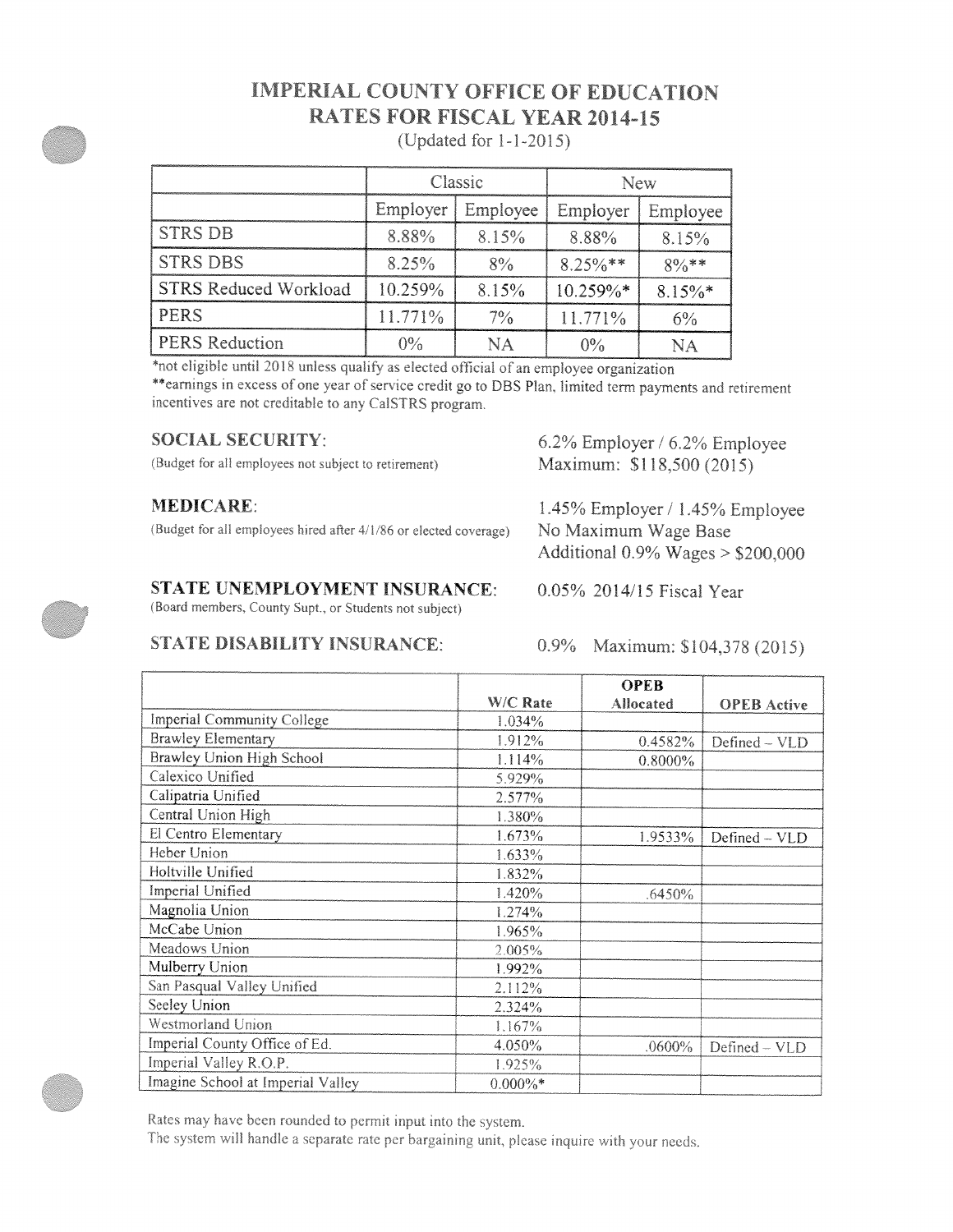February 26, 2007 Page 8 of 15

equal to their annual OPEB cost and will recognize an OPEB liability (or asset), known as the net OPEB obligation, for the cumulative difference between their OPEB cost and amounts actually contributed. Where an LEA's OPEB expenditures in governmental funds are less than (or greater than) its accrual-basis OPEB cost, a conversion entry will be necessary when preparing the government-wide statements.

In the notes to the financial statements, LEAs must provide disclosures and required supplementary information (RSI) for each plan in which they participate. Disclosures for more than one plan should be combined in a manner that avoids unnecessary duplication.

RSI includes a schedule of funding progress and a schedule of employer contributions. Where there are factors having a significant effect on the trends reflected in these two schedules, notes to these schedules are also required. LEAs need not present RSI if the OPEB plan issues its own separate financial statements or if the OPEB plan is included in the financial statements of another entity.

Note that the actuarial accrued liability (AAL) and the unfunded actuarial accrued liability (UAAL) are actuarial liabilities, not accounting liabilities. Although both are disclosed in the notes to the financial statements, neither is recognized in the financial statements themselves. LEAs that fully fund the ARC each year will thus report no OPEB liability in their financial statements, no matter how large their unfunded liability for past service.

#### **CHARGING OPEB TO PROGRAMS**

As mentioned, the CDE has spent significant time in discussions with the ED regarding the allowability of OPEB costs to federal programs.

The ED emphasizes that OPEB costs, to be allowable, must be funded; accrual-basis costs that are not actually funded are not allowable. However, the ED does not presently require that funded amounts be contributed to an irrevocable trust in order to be allowable, as long as the funded amounts can be used only for providing postemployment benefits to retirees and other beneficiaries. For example, where an LEA self-insures for OPEB benefits, the LEA's payments to its self-insurance fund for self-insured OPEB premiums are allowable charges to federal programs (see the California School Accounting Manual (CSAM) Procedure 775 for guidance relating to self-insurance activities).

The CDE notes that interfund transfers and designations of fund balances are not expenditures for purposes of generally accepted accounting principles (GAAP) and are not allowable charges to programs.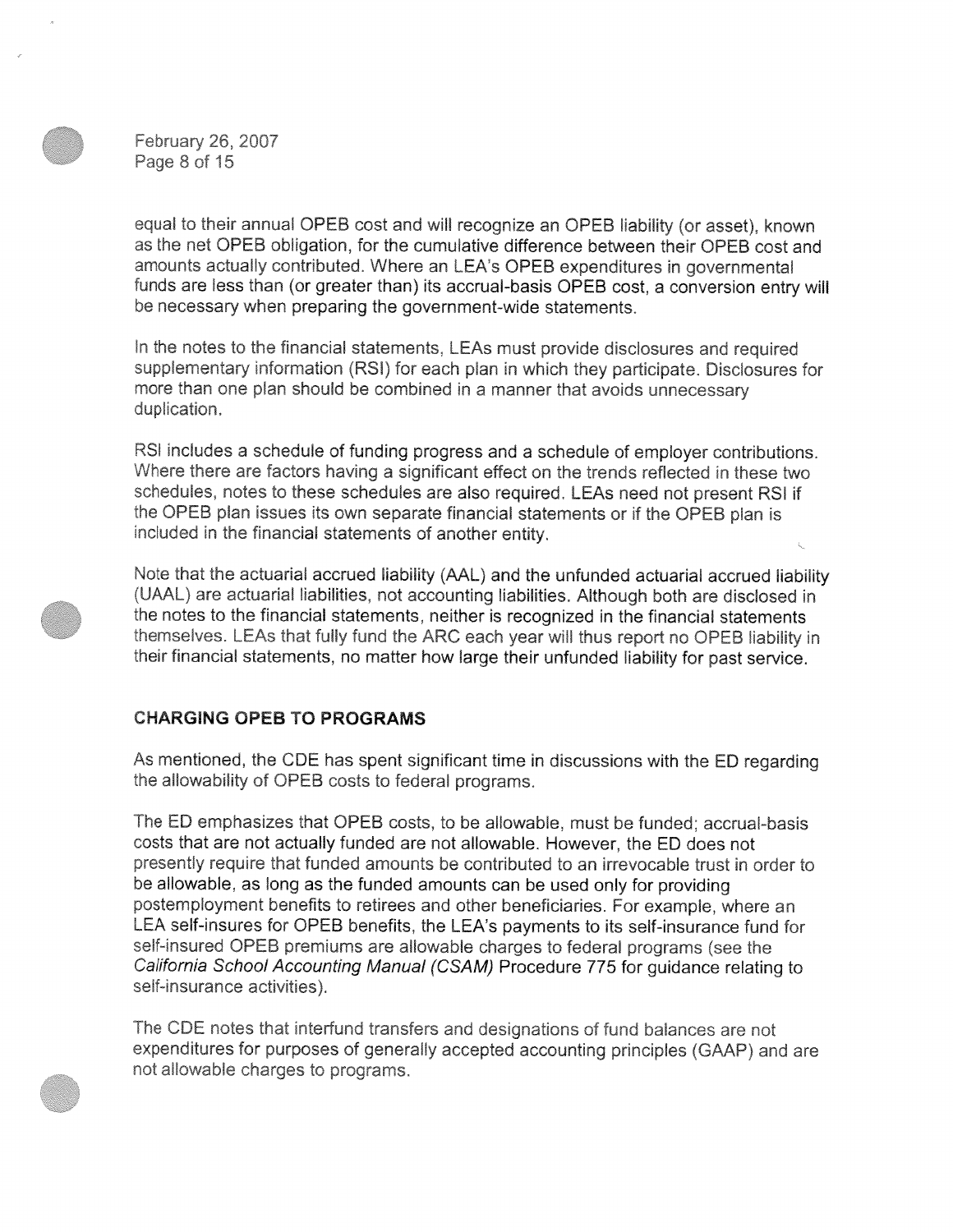February 26, 2007 Page 9 of 15

#### **Rationale for Allowability of Costs to Programs**

Federal quidelines provide that only those costs that can be identified specifically with a particular program cost objective are allowable as direct costs of federal awards. Direct costs include compensation of employees, including salaries and fringe benefits, for time devoted specifically to a federal award. OPEB expenditures relating to prefunding of OPEB for eligible active employees are fringe benefits and should therefore be direct-charged along with the employees' other fringe benefits.

By contrast, OPEB expenditures relating to already-retired employees represent costs that were not funded during the employees' years of service and that cannot be identified with any particular program cost objective now. These costs are simply overhead, that is, they are an obligation for which the LEA is liable but from which current programs derive no direct benefit.

The ED agrees that federal programs may absorb a share of OPEB costs relating to retirees, but only if the costs are allocated to all activities, somewhat like indirect costs, and only if the allocation base is as broad as possible. The ED therefore allows that either total salaries or total full-time equivalent positions (FTEs) in all activities may be used as the allocation base, but has specifically denied other narrower allocation bases.

Federal cost principles provide that when an LEA funds OPEB in accordance with an acceptable actuarial cost method, the initial unfunded liability attributable to prior years is allowable if amortized over a period of years in accordance with GAAP. However, the cost principles also provide that any cost must be reasonable and necessary for efficient performance of the program cost objective. Where costs relating to amortization of the unfunded liability for OPEB-eligible active employees would be unduly burdensome or distorting if direct-charged to the employees' programs, the costs may not be direct-charged but rather must be allocated to all programs, as OPEB costs relating to retirees are.

An example of amortization costs for active employees that would be distorting or unfairly burdensome is be an LEA with an unfunded plan and whose OPEB-eligible employees have a high number of years of service. The amortization of the UAAL for OPEB-eligible active employees will likely be high in comparison to the Normal costs for those employees. By contrast, in an LEA with a nearly funded plan or whose OPEB-eligible active employees have a low number of years of service, the amortization of the UAAL for OPEB-eligible active employees will likely be lower in comparison to the Normal costs for those employees. In the first LEA, the costs of amortization of the UAAL for OPEB-eligible active employees will likely be unfairly burdensome if direct-charged to the programs in which those employees work. In the second LEA, they are less likely to be.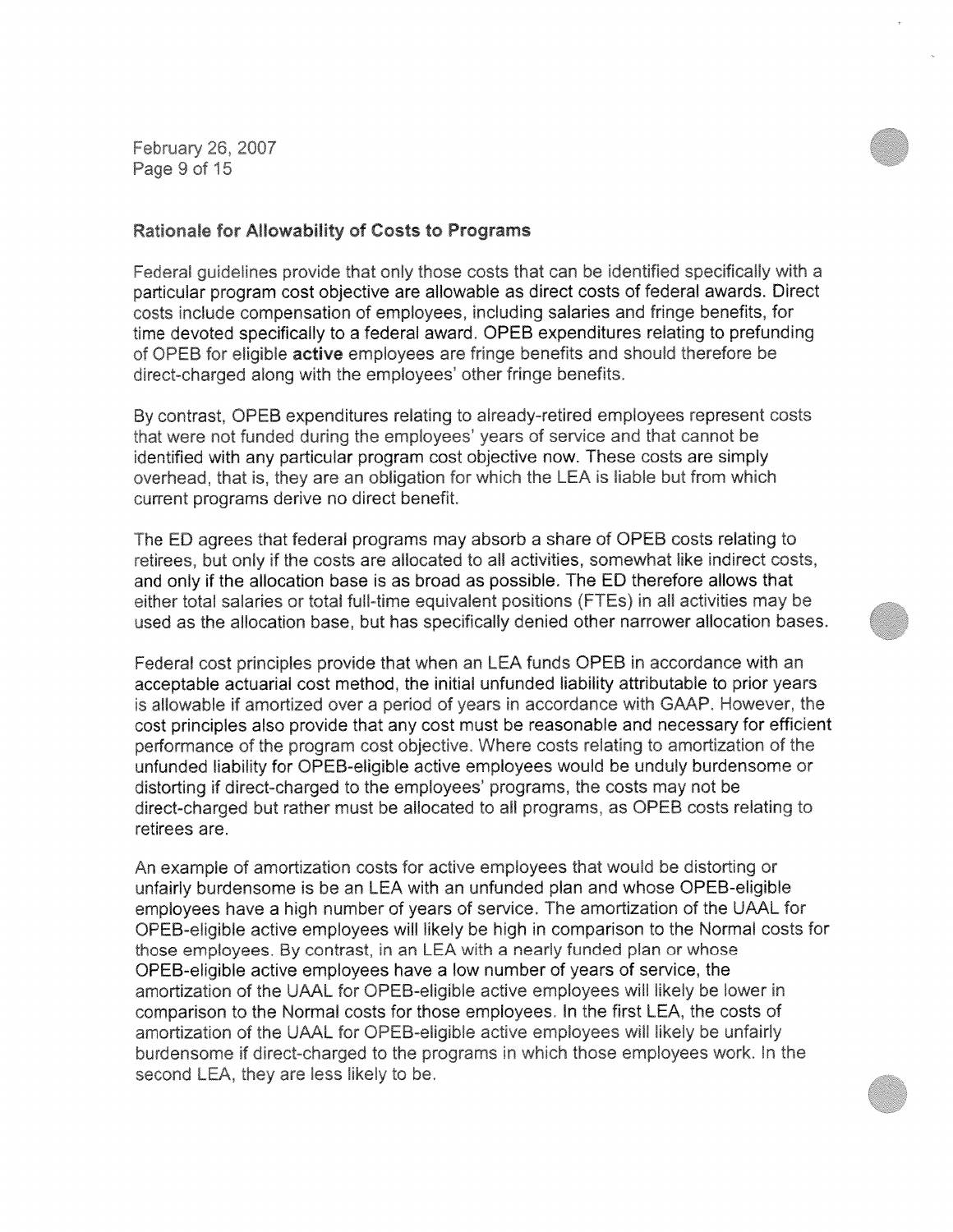February 26, 2007 Page 10 of 15

"Unfairly burdensome" and "distorting" are subjective determinations that each LEA must make for itself. The CDE suggests that as a general rule, where the amortization cost for OPEB-eligible active employees is no greater than the Normal cost, it is reasonable to direct-charge the amortization cost to programs along with the Normal cost. The CDE emphasizes that in the interest of consistent cost treatment, amortization costs for active employees should be either direct-charged uniformly or allocated uniformly, that is, LEAs should not direct-charge some and allocate others.

## Summary of Allowable OPEB Charges to Programs

The following tables summarize the results of the CDE's discussions with the ED. In keeping with the principle of consistent cost treatment, this guidance applies to both state and federal programs.

| Table 1: If LEA funds OPEB purely on pay-as-you-go basis, not based on an actuarial valuation: |                         |                                                                                                    |  |  |  |  |
|------------------------------------------------------------------------------------------------|-------------------------|----------------------------------------------------------------------------------------------------|--|--|--|--|
| Group                                                                                          | <b>OPEB Expenditure</b> | <b>Allowability</b>                                                                                |  |  |  |  |
| Retirees                                                                                       | Current year benefits   | • Allocate to all activities in<br>proportion to total salaries or<br>total FTEs in all activities |  |  |  |  |

Table 2: If LEA funds OPEB on an actuarial basis:

| Group                             | <b>OPEB Expenditure</b>                                                             | <b>Allowability</b>                                                                                                                               |
|-----------------------------------|-------------------------------------------------------------------------------------|---------------------------------------------------------------------------------------------------------------------------------------------------|
| <b>Retirees</b>                   | Amortization of past<br>unfunded liability for<br>retirees                          | • Allocate to all activities in<br>proportion to total salaries or<br>total FTEs in all activities                                                |
| OPEB-eligible<br>active employees | "Normal" or "service" cost                                                          | Direct charge as a fringe<br>benefit to program(s) to<br>which each OPEB-eligible<br>active employee's salary is<br>charged                       |
| OPEB-eligible<br>active employees | Amortization of past<br>unfunded liability for<br>OPEB-eligible active<br>employees | • Direct charge as a fringe<br>benefit to program(s) to<br>which each OPEB-eligible<br>active employee's salary is<br>charged, to the extent that |